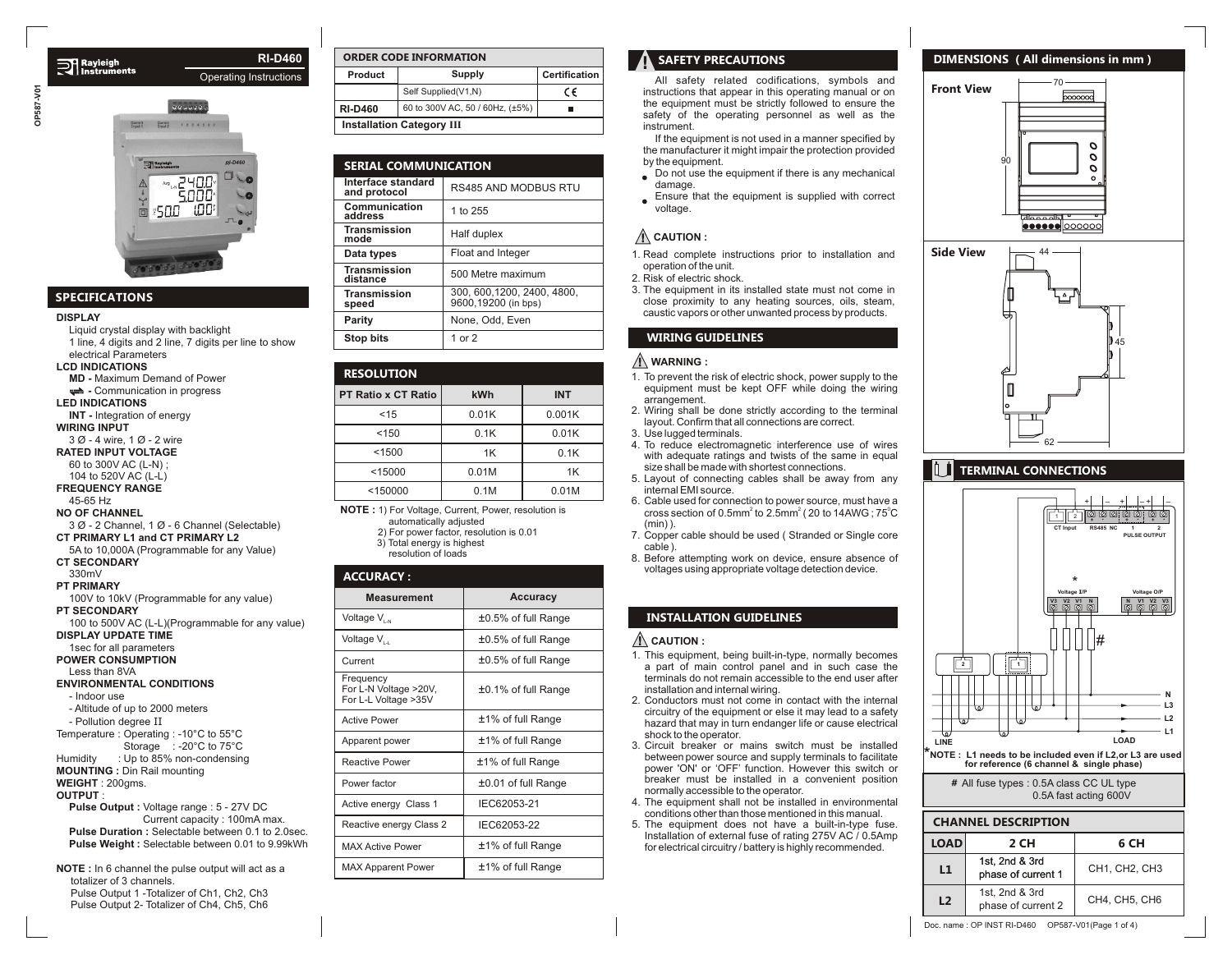# **FRONT PANEL DESCRIPTION**



# **ONLINE PAGE DESCRIPTION**

There are 2 dedicated key labeled as PAGE and PRG with symbols marked as  $\bullet$  and  $\bullet$  to read meter parameters.

At power ON meter displays average phase to neutral voltage and active energy of three phases. If any key is not pressed for 60sec., unit resumes manual mode.

|                                        | <b>KEY PRESS PARAMETER</b><br><b>KEY</b> | <b>DESCRIPTION</b>                                                        | ONI                |
|----------------------------------------|------------------------------------------|---------------------------------------------------------------------------|--------------------|
|                                        |                                          | <b>ONLINE PAGE DESCRIPTION FOR 2CH</b>                                    | Pres<br>pag        |
| Press                                  |                                          | Displays line to neutral<br>voltage of three phases                       | key<br>(1st        |
| page $\odot$<br>key                    | Press <sup>O</sup> key                   | Displays line to line voltage<br>of three phases                          |                    |
| (1st time)                             | Press <sup>O</sup> key<br>3 sec.         | Displays voltage sequence.                                                | Pres<br>pag        |
| Press<br>page $\left( \bullet \right)$ |                                          | Displays current of three<br>phases of load 1.                            | key<br>(2nc        |
| key<br>(2nd time)                      | Press & key                              | Displays current of three<br>phases of load 2.                            |                    |
|                                        |                                          | Displays power factor of<br>three phases of load 1 and<br>frequency.      |                    |
|                                        | Press <sup>O</sup> key<br>1st time       | Displays power factor of<br>three phases of load 2 and<br>frequency.      |                    |
|                                        | Press <sup>o</sup> key<br>2nd time       | Displays active power of<br>three phases of load 1.                       |                    |
|                                        | Press <b>O</b> key<br>3rd time           | Displays active power of<br>three phases of load 2.                       |                    |
|                                        | Press <sup>O</sup> key<br>4th time       | Displays reactive power of<br>three phases of load 1.                     |                    |
|                                        | Press <sup>O</sup> kev<br>5th time       | Displays reactive power of<br>three phases of load 2.                     | <b>Pres</b><br>pag |
| <b>Press</b><br>page $\odot$           | Press <sup>o</sup> key<br>6th time       | Displays apparent power of<br>three phases of load 1.                     | key<br>(3rd        |
| key<br>(3rd time)                      | Press <sup>O</sup> key<br>7th time       | Displays apparent power<br>of three phases of load 2.                     |                    |
|                                        | Press <sup>Okey</sup><br>8th time        | Displays total active power<br>of three phases of load 1<br>and load 2.   |                    |
|                                        | Press <sup>O</sup> key<br>9th time       | Displays total reactive power<br>of three phases of<br>load 1 and load 2. |                    |
|                                        | Press <b>O</b> key<br>10th time          | Displays total apparent<br>power of three phases of<br>load 1 and load 2. |                    |
|                                        | Press <sup>O</sup> key<br>11th time      | Displays max demand of<br>active power of<br>load 1 and load 2            |                    |
|                                        | Press <sup>O</sup> key<br>12th time      | Displays max demand of<br>apparent power of<br>load 1 and load 2          |                    |

| <b>KEY PRESS</b>                              | <b>PARAMETER</b><br>KFV            | <b>DESCRIPTION</b>                                                                                                             |
|-----------------------------------------------|------------------------------------|--------------------------------------------------------------------------------------------------------------------------------|
|                                               |                                    | <b>ONLINE PAGE DESCRIPTION FOR 2CH</b>                                                                                         |
|                                               |                                    | Displays average phase to<br>neutral voltage and active<br>energy of three phases of<br>load 1 and load 2                      |
| Press<br>page $\odot$ )<br>key                | Press <b>⊙</b> key<br>1st time     | Displays average phase to<br>neutral voltage and reactive<br>energy of three phases of<br>load 1and load 2                     |
| (4th time)                                    | Press ●key<br>2nd time             | Displays total active energy of<br>three phases of<br>Load 1 and Load 2                                                        |
|                                               | Press @key<br>3rd time             | Displays total reactive energy<br>of three phases of<br>Load 1 and Load 2                                                      |
|                                               |                                    | Note - For 1 phase 2 wire network, all page will be same as 3<br>phase 4 wire, but only selected phase parameter will display. |
| <b>KEY PRESS</b>                              | <b>PARAMETER</b><br><b>KEY</b>     | <b>DESCRIPTION</b>                                                                                                             |
|                                               |                                    | <b>ONLINE PAGE DESCRIPTION FOR 6CH</b>                                                                                         |
| <b>Press</b><br>page (O)<br>key<br>(1st time) |                                    | Displays line to neutral<br>voltage of selected phase.                                                                         |
| <b>Press</b><br>page $\left(\bullet\right)$   |                                    | Display current of<br>CH 1 on 1st row.<br>CH 2 on 2nd row and<br>CH 3 on 3rd row as page one.                                  |
| key<br>(2nd time)                             | Press <sup>O</sup> key<br>1st time | Display current of<br>CH 4 on 1st row,<br>CH 5 on 2nd row and<br>CH 6 on 3rd row as page two.                                  |
|                                               |                                    | Display power factor of CH 1<br>on 1st row, CH 2 on 2nd row<br>and CH 3 on 3rd row as page<br>one & Frequency                  |
|                                               | Press <sup>o</sup> key<br>1st time | Display power factor of CH 4<br>on 1st row, CH 5 on 2nd row<br>and CH 6 on 3rd row as page<br>Two & Frequency                  |
| Press                                         | Press <sup>o</sup> key<br>2nd time | Display active power of<br>CH 1 on 1st row,<br>CH 2 on 2nd row and<br>CH 3 on 3rd row as page one.                             |
| page (O)<br>key<br>(3rd time)                 | Press <b>O</b> key<br>3rd time     | Display active power of<br>CH 4 on 1st row,<br>CH 5 on 2nd row and<br>CH 6 on 3rd row as page two.                             |
|                                               | Press <sup>o</sup> kev<br>4th time | Display reactive power of<br>CH 1 on 1st row,<br>CH 2 on 2nd row and<br>CH 3 on 3rd row as page one.                           |
|                                               | Press <sup>o</sup> key<br>5th time | Display reactive power of<br>CH 4 on 1st row,<br>CH 5 on 2nd row and<br>CH 6 on 3rd row as page two.                           |
|                                               | Press●key<br>6th time              | Display apparent power of<br>CH 1 on 1st row,<br>CH 2 on 2nd row and<br>CH 3 on 3rd row as page one.                           |
|                                               |                                    |                                                                                                                                |

| <b>KEY PRESS</b>         | <b>PARAMETER</b><br>KEY             | <b>DESCRIPTION</b>                                                                                                     |                                                   | <b>KEY PRESS</b>                                                                           | <b>PARAMETER</b><br>KFY                                                                    | <b>DESCRIPTION</b>                                                                                        |                                                                                              |
|--------------------------|-------------------------------------|------------------------------------------------------------------------------------------------------------------------|---------------------------------------------------|--------------------------------------------------------------------------------------------|--------------------------------------------------------------------------------------------|-----------------------------------------------------------------------------------------------------------|----------------------------------------------------------------------------------------------|
|                          |                                     | <b>ONLINE PAGE DESCRIPTION FOR 6CH</b>                                                                                 |                                                   |                                                                                            |                                                                                            | <b>ONLINE PAGE DESCRIPTION FOR 6CH</b>                                                                    |                                                                                              |
|                          | Press <sup>O</sup> key<br>7th time  | Display apparent power of<br>CH 4 on 1st row,<br>CH 5 on 2nd row and<br>CH 6 on 3rd row as page two.                   |                                                   |                                                                                            | Press <sup>O</sup> key<br>6th time                                                         | Displays line to neutral<br>voltage of selected pha<br>on 1st row and CH4<br>active energy                |                                                                                              |
|                          | Press <sup>O</sup> key<br>8th time  | Displays total active power<br>of load 1 (CH1,CH2,CH3)<br>on 1st row and load 2<br>(CH4, CH5, CH6).                    |                                                   | <b>Press</b><br>page $\left( \bullet \right)$<br>key<br>(4th time)                         |                                                                                            | Press <sup>O</sup> key<br>7th time                                                                        | Displays line to neutral<br>voltage of selected pha<br>on 1st row and CH4<br>reactive energy |
| Press<br>page (O)<br>key | Press <sup>O</sup> key<br>9th time  | Displays total reactive power<br>of load 1 (CH1, CH2, CH3)<br>on 1st row and load 2<br>(CH4, CH5, CH6).                |                                                   |                                                                                            | Press <sup>O</sup> kev<br>8th time                                                         | Displays line to neutral<br>voltage of selected pha<br>on 1st row and CH5<br>active energy                |                                                                                              |
| (3rd time)               | Press <sup>o</sup> key<br>10th time | Displays total apparent power<br>of load 1 (CH1, CH2, CH3) on<br>1st row and load 2<br>(CH4, CH5, CH6).                |                                                   |                                                                                            | Press <sup>O</sup> key<br>9th time                                                         | Displays line to neutral<br>voltage of selected pha<br>on 1st row and CH5<br>reactive energy              |                                                                                              |
|                          | Press <sup>O</sup> key<br>11th time | Displays max demand of<br>active power of CH 1 on 1st<br>row. CH 2 on 2nd row and<br>CH 3 on 3rd row as page one.      |                                                   | Press <sup>O</sup> key<br>10th time                                                        | Displays line to neutral<br>voltage of selected pha<br>on 1st row and CH6<br>active energy |                                                                                                           |                                                                                              |
|                          | Press <sup>O</sup> key<br>12th time | Displays max demand of<br>apparent power of CH 1 on<br>1st row, CH 2 on 2nd row<br>and CH 3 on 3rd row as<br>page one. |                                                   |                                                                                            | Press <sup>O</sup> kev<br>11th time                                                        | Displays line to neutral<br>voltage of selected pha<br>on 1st row and CH6<br>reactive energy.             |                                                                                              |
| Press<br>page (O)<br>key | Press <sup>o</sup> kev<br>13th time | Displays max demand of<br>active power of CH 4 on<br>1st row. CH 5 on 2nd row<br>and CH 6 on 3rd row as                | <b>Press</b><br>page $\odot$<br>key<br>(4th time) |                                                                                            | Press <sup>O</sup> key<br>12th time                                                        | Displays line to neutral<br>voltage of selected pha<br>on 1st row and total ac<br>energy of all channel.  |                                                                                              |
| (3rd time)               | Press <sup>o</sup> key              | page two.<br>Displays max demand of<br>apparent power of<br>CH 4 on 1st row,                                           |                                                   |                                                                                            | Press <sup>O</sup> key<br>13th time                                                        | Displays line to neutral<br>voltage of selected pha<br>on 1st row and total rea<br>energy of all channel. |                                                                                              |
|                          | 14th time                           | CH 5 on 2nd row and CH 6<br>on 3rd row as page two.                                                                    |                                                   | Note: All pages will be same as above for P1/P2/P3<br>phase wise voltage will be displayed |                                                                                            |                                                                                                           |                                                                                              |
|                          |                                     | Displays line to neutral<br>voltage of selected phase<br>on 1st row and CH1<br>active energy                           |                                                   |                                                                                            |                                                                                            |                                                                                                           |                                                                                              |
|                          | Press <sup>o</sup> key<br>1st time  | Displays line to neutral<br>voltage of selected phase<br>on 1st row and CH1<br>reactive energy                         |                                                   |                                                                                            |                                                                                            |                                                                                                           |                                                                                              |
| <b>Press</b><br>page (O) | Press <sup>o</sup> key<br>2nd time  | Displays line to neutral<br>voltage of selected phase<br>on 1st row and CH2<br>active energy                           |                                                   |                                                                                            |                                                                                            |                                                                                                           |                                                                                              |
| key<br>(4th time)        | Press <b>☉</b> key<br>3rd time      | Displays line to neutral<br>voltage of selected phase<br>on 1st row and CH2<br>reactive energy                         |                                                   |                                                                                            |                                                                                            |                                                                                                           |                                                                                              |
|                          | Press <sup>O</sup> key<br>4th time  | Displays line to neutral<br>voltage of selected phase<br>on 1st row and CH3<br>active energy                           |                                                   |                                                                                            |                                                                                            |                                                                                                           |                                                                                              |
|                          | Press <sup>O</sup> key<br>5th time  | Displays line to neutral<br>voltage of selected phase<br>on 1st row and CH3<br>reactive energy                         |                                                   |                                                                                            |                                                                                            |                                                                                                           |                                                                                              |
|                          |                                     |                                                                                                                        |                                                   |                                                                                            |                                                                                            |                                                                                                           |                                                                                              |

| <b>KEY PRESS</b>                                       | <b>PARAMETER</b><br><b>KEY</b>       | <b>DESCRIPTION</b>                                                                                               |
|--------------------------------------------------------|--------------------------------------|------------------------------------------------------------------------------------------------------------------|
|                                                        |                                      | <b>ONLINE PAGE DESCRIPTION FOR 6CH</b>                                                                           |
|                                                        | Press <sup>O</sup> key<br>6th time   | Displays line to neutral<br>voltage of selected phase<br>on 1st row and CH4<br>active energy                     |
| Press                                                  | Press <sup>O</sup> key<br>7th time   | Displays line to neutral<br>voltage of selected phase<br>on 1st row and CH4<br>reactive energy                   |
| page $\left($ $\bullet$ $\right)$<br>key<br>(4th time) | Press <sup>O</sup> key<br>8th time   | Displays line to neutral<br>voltage of selected phase<br>on 1st row and CH5<br>active energy                     |
|                                                        | Press <sup>O</sup> key<br>9th time   | Displays line to neutral<br>voltage of selected phase<br>on 1st row and CH5<br>reactive energy                   |
|                                                        | Press <sup>O</sup> key<br>10th time  | Displays line to neutral<br>voltage of selected phase<br>on 1st row and CH6<br>active energy                     |
|                                                        | Press <sup>O</sup> key<br>11th time  | Displays line to neutral<br>voltage of selected phase<br>on 1st row and CH6<br>reactive energy.                  |
| Press<br>page $\odot$ )<br>kev<br>(4th time)           | Press <sup>o</sup> kev<br>12th time  | Displays line to neutral<br>voltage of selected phase<br>on 1st row and total active<br>energy of all channel.   |
|                                                        | Press <sup>o</sup> kev<br>13th time  | Displays line to neutral<br>voltage of selected phase<br>on 1st row and total reactive<br>energy of all channel. |
|                                                        | phase wise voltage will be displayed | Note : All pages will be same as above for P1/P2/P3 only                                                         |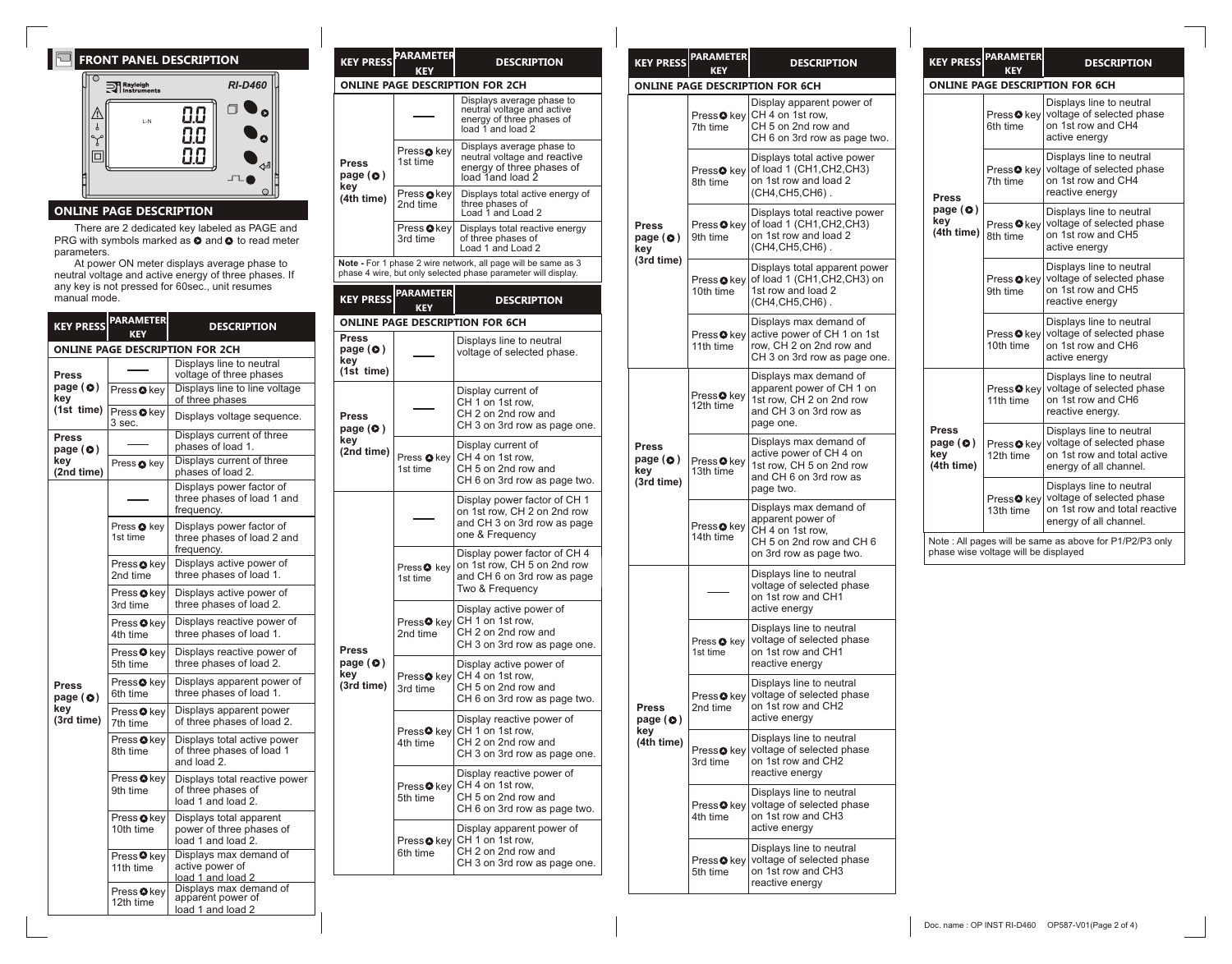## **SERIAL NUMBER DESCRIPTION**

Press A key for 10sec. to display 8 digit serial number, the serial number will be displayed for 10 second

#### **CONFIGURATION**

 There are 3 dedicated key with symbols marked as  $\bullet$ ,  $\bullet$  and  $\rightleftarrows$ . Use these 3 key to enter into configuration / change setting.

- **Note :** The settings should be done by a professional**,** after going through this users manual and after having understood the application situation. For the configuration setting mode :
- Use and if or 3sec. to enter or exit from config. mode.
- Use shift key to move cursor left or right by one digit each time. After last digit of display cursor shift at 1st digit of display.
- Use  $\bullet$  increment key for increasing the parameter value.
- Use  $\leftrightarrow$  key to save the setting and move on to next page.
- $\bullet$  Use  $\bullet$  and  $\bullet$  keys to go back and to previous page.

| Config<br>page.   | <b>Function</b>              | <b>Range or</b><br><b>Selection</b>              | Factory<br><b>Setting</b> |
|-------------------|------------------------------|--------------------------------------------------|---------------------------|
|                   | Password                     | 0000 to 9998                                     | 1000                      |
| $\overline{1}$    | Change Password              | No / Yes                                         | No                        |
| 1.1               | New Password                 | 0000 to 9998                                     | 1000                      |
| 2                 | <b>Channel Selection</b>     | 2CH / 6CH                                        | 2CH                       |
| 3                 | <b>Network Selection</b>     | 3P4W.<br>1P2W-P1.<br>1P2W-P2,<br>1P2W-P3.        | 3P4W                      |
| 4                 | <b>CT Secondary</b>          | Preset                                           | 5                         |
| 5                 | CT Primary 1                 | 5A to 10,000A                                    | 160                       |
| 6                 | CT Primary 2                 | 5A to 10,000A                                    | 160                       |
| 7                 | PT Secondary                 | 100V to 500V                                     | 350                       |
| 8                 | PT primary                   | 100V to 10kV                                     | 350                       |
| 9                 | Slave Id                     | 1 to 255                                         | 1                         |
| 10                | <b>Baud Rate</b>             | 300, 600, 1200,<br>2400, 4800,<br>9600 and 19200 | 9600                      |
| 11                | Parity                       | None, Even,<br>Odd                               | None                      |
| 12                | <b>Stop Bit</b>              | 1 or $2$                                         | $\mathbf{1}$              |
| 13                | <b>Back Light</b>            | 0 to 7200 sec.                                   | 0000                      |
| 14                | Demand interval method       | Sliding / Fixed                                  | Sliding                   |
| 15                | Demand interval duration     | 1 to 30                                          | 15                        |
| 16                | Demand interval length       | 1 to 30min                                       | 1                         |
| $17$ <sup>*</sup> | Pulse Weight (load 1)        | 0.01 to 9.99kWh                                  | 0.10                      |
| $18*$             | Pulse Weight (load 2)        | 0.01 to 9.99kWh                                  | 0.10                      |
| $19*$             | <b>Pulse Duration</b>        | $0.1$ to $2.0$ sec.                              | 0.1                       |
| 20                | <b>Factory Default</b>       | No / Yes                                         | No                        |
| 21                | Reset Energy and Max Demand  | No / Yes                                         | No                        |
| 21.1              | Password                     | 0001 to 9999                                     | 1001                      |
| 21.01             | <b>Reset Active Energy</b>   | No / Yes                                         | No                        |
| 21.02             | <b>Reset Reactive Energy</b> | No / Yes                                         | No                        |

| Config.<br><b>Function</b><br>page. |                                      | Range or<br><b>Selection</b> | Factory<br><b>Setting</b> |
|-------------------------------------|--------------------------------------|------------------------------|---------------------------|
| 21.03                               | <b>Reset Max Power</b>               | No / Yes                     | <b>No</b>                 |
| $^{\bullet}$ 21.1                   | 0001 to 9999<br>Password             |                              | 1001                      |
| 21.01                               | Reset Active Energy -1<br>No / Yes   |                              | <b>No</b>                 |
| 21.02                               | Reset Reactive Energy -1             | No / Yes                     | <b>No</b>                 |
| 21.03                               | Reset L1 Max Power<br>No / Yes       |                              | <b>No</b>                 |
| 21.04                               | Reset Active Energy -2               | No / Yes                     | <b>No</b>                 |
| 21.05                               | Reset Reactive Energy -2<br>No / Yes |                              | <b>No</b>                 |
| 21.06                               | Reset L2 Max Power                   | No / Yes                     | No                        |

For resetting energy parameters user will be prompted the password. If correct password is entered, the user will be able to reset all energy parameters. This password will be value which will be greater than the configuration password by 1.

In RI-D460 valid only for 2 channel selection **\***

#### **LEFT HAND CT MOUNTING PHASE CORRECTION**

The meter phases L1, L2 & L3 are setup as default for the CT to be mounted as an incomer or on the RHside of the board.

- Meter display shows rH when "<a>y" is pressed for 3 sec. When the CT is mounted on the LH side of the board the phase sequence needs to be reversed.
- 1. Press "" for seconds, then release and then press again for 3 sec. Phase will be reversed and display will show LH
- 2. Wait 5 sec. for meter to resume online reading. Meter display shows LH when " (+ " is pressed for 3 sec.

|       | Readable / writable parameters |                              |                  |                                    |                                |         |
|-------|--------------------------------|------------------------------|------------------|------------------------------------|--------------------------------|---------|
|       | Address Hex Address Parameter  |                              |                  | Range                              | Length<br>(Register) Structure | Data    |
|       |                                |                              | Min value        | Max value                          |                                |         |
| 40000 | 0x00                           | Password                     | 0                | 9998                               | 1                              | Integer |
|       |                                |                              | Value            | <b>Meaning</b>                     |                                |         |
| 40001 | 0x01                           | N/W selection                | 0x0000           | 3P-4W                              | 1                              | Integer |
|       |                                |                              | 0x0002           | 1P2W-P1                            | 1                              | Integer |
|       |                                |                              | 0x0003           | 1P2W-P2                            | 1                              | Integer |
|       |                                |                              | 0x0004           | 1P2W-P3                            | $\mathbf{1}$                   | Integer |
|       |                                |                              | Min value        | <b>Max value</b>                   |                                |         |
| 40002 | 0x02                           | CT Secondary (A)             | 5                | 5                                  | 1                              | Integer |
| 40003 | 0x03                           | CT primary L1 (A) [load 1]   | 5                | 10000                              | 1                              | Integer |
| 40004 | 0x04                           | PT Secondary (V)             | 100              | 500                                | 1                              | Integer |
| 40005 | 0x05                           | PT primary (V)               | 100              | 10000                              | $\overline{2}$                 | Integer |
| 40007 | 0x07                           | Slave id                     | $\mathbf{1}$     | 255                                | $\mathbf{1}$                   | Integer |
|       |                                |                              | Value            | <b>Meaning</b>                     |                                |         |
| 40008 | 0x08                           | Baud rate (bps)              | 0x0000           | 300                                | 1                              | Integer |
|       |                                |                              | 0x0001           | 600                                |                                |         |
|       |                                |                              | 0x0002           | 1200                               |                                |         |
|       |                                |                              | 0x0003           | 2400                               |                                |         |
|       |                                |                              | 0x0004           | 4800                               |                                |         |
|       |                                |                              | 0x0005           | 9600                               |                                |         |
|       |                                |                              | 0x0006           | 19200                              |                                |         |
| 40009 | 0x09                           | Parity                       | 0x0000           | None                               | 1                              | Integer |
|       |                                |                              | 0x0001           | Odd                                |                                |         |
| 40010 | 0x0A                           | Stop bit                     | 0x0002<br>0x0000 | Even<br>1                          | 1                              | Integer |
|       |                                |                              | 0x0001           | $\overline{2}$                     |                                |         |
|       |                                |                              | Min value        | <b>Max value</b>                   |                                |         |
| 40011 | 0x0B                           | Backlight OFF (sec.)         | $\Omega$         | 7200                               | 1                              | Integer |
|       |                                |                              | Value            | <b>Meaning</b>                     |                                |         |
| 40012 | 0x0C                           | <b>Factory Default</b>       | $\mathbf{1}$     | Set to factory setting range       | $\mathbf{1}$                   | Integer |
| 40013 |                                | Of load 1                    |                  | Reset Total Active Energy          |                                |         |
|       | 0x0D                           | Reset kWh                    | $\mathbf{1}$     |                                    | $\mathbf{1}$                   | Integer |
| 40015 | 0x0F                           | Reset kVArh<br>Of load 1     | 1                | <b>Reset Total Reactive Energy</b> | $\mathbf{1}$                   | Integer |
| 40034 | 0x22                           | Demand Interval Method       | 0X0000           | Sliding                            | 1                              | Integer |
|       |                                |                              | 0X0001           | Fixed                              |                                |         |
| 40035 | 0x23                           | Demand Interval Duration     | MIN Value: 1     | MAX Value: 30                      | 1                              | Integer |
| 40036 | 0x24                           | Demand Interval Length(min)  | MIN Value: 1     | MAX Value: 30                      | 1                              | Integer |
| 40037 | 0x25                           | Of load 1<br>Reset max kW    |                  | Reset max Active power             | 1                              | Integer |
| 40041 | 0x29                           | Of load 1<br>Reset max kVA   |                  | Reset max Apparent power           | 1                              | Integer |
| 40042 | 0x2A                           | Reset kWh<br>Of load 2       |                  | Reset Total Active energy          | $\mathbf{1}$                   | Integer |
| 40044 | 0x2B                           | Reset kVArh<br>Of load 2     |                  | Reset Total Reactive energy        | $\mathbf{1}$                   | Integer |
| 40045 | 0x2C                           | Reset max kW<br>Of load 2    |                  | Reset max Active power             | $\mathbf{1}$                   | Integer |
| 40049 |                                | Of load 2                    |                  | Reset max Apparent power           | $\mathbf{1}$                   | Integer |
|       | 0x31                           | Reset max kVA                |                  |                                    |                                |         |
|       |                                |                              | Min value        | Max value                          |                                |         |
| 40050 | 0x32                           | CT primary L2 (A) load 2     | 5                | 10000                              | 1                              | Integer |
| 40057 | 0x39                           | Pulse Duration (sec.)        | 0.1              | $2.0$ (sec.)                       | 1                              | Integer |
| 40058 | 0x3A                           | Pulse Weight of load 1 (kWh) | 0.01             | 9.99 (kWh)                         | 1                              | Integer |
| 40059 | 0x3B                           | Pulse Weight (kWh) Of load 2 | 0.01             | 9.99 (kWh)                         | 1                              | Integer |
|       |                                |                              | Value            | Meaning                            |                                |         |
|       |                                |                              |                  |                                    |                                | Integer |
| 40060 | 0x3C                           | No of Channel                | 0                | 2 CH                               | $\mathbf{1}$                   |         |

Doc. name : OP INST RI-D460 OP587-V01(Page 3 of 4)